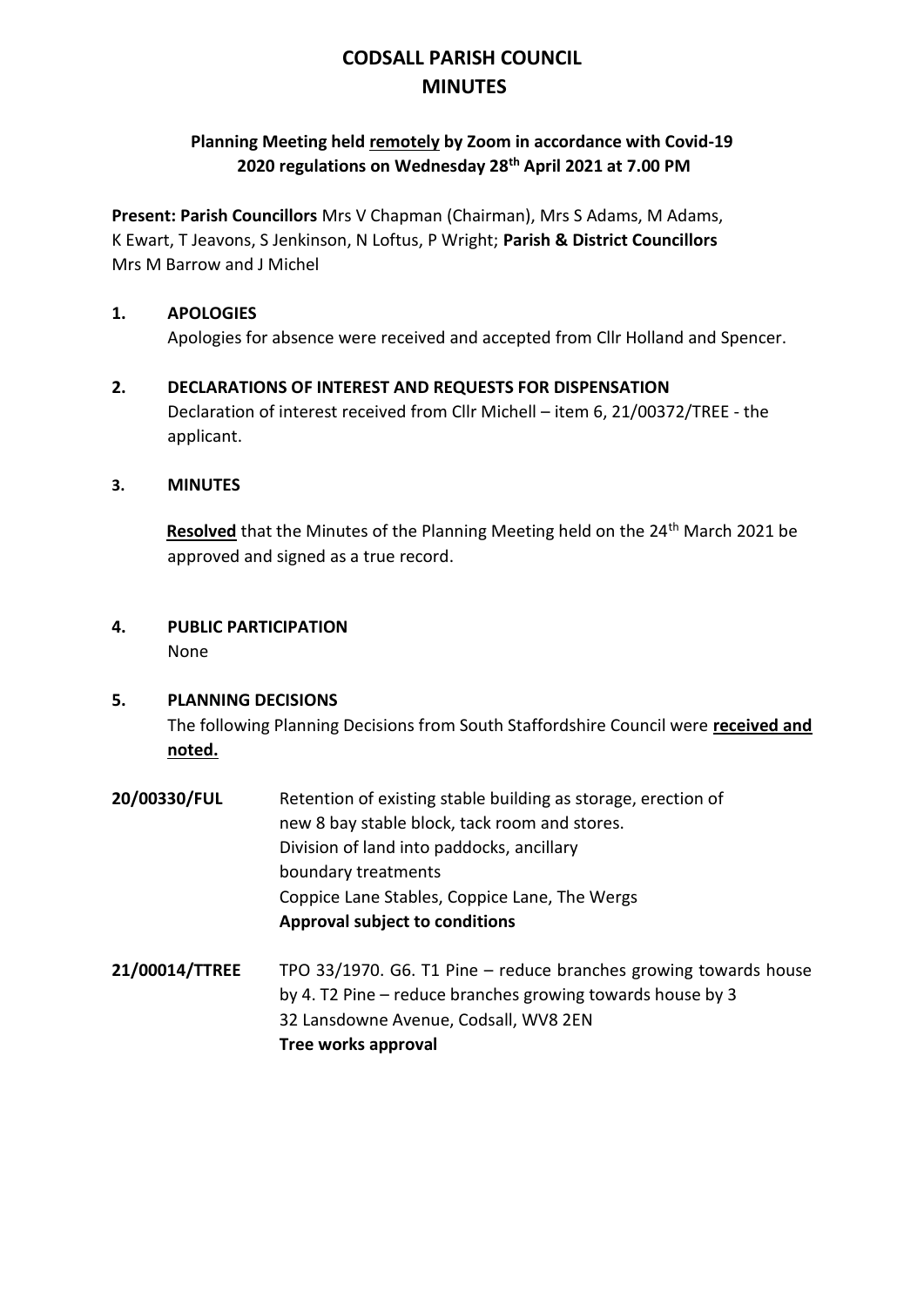| 21/00100/FUL | Proposed single storey and double rear extensions and detached<br>garage<br>40 Elliotts Lane, Codsall, WV8 1PG<br><b>Refusal</b>                                                             |
|--------------|----------------------------------------------------------------------------------------------------------------------------------------------------------------------------------------------|
| 21/00117/FUL | Second Storey side extension plus canopy to front elevation<br>43 Chapel Lane, Codsall, WV8 2EJ<br>Application approved with conditions                                                      |
| 21/00126/FUL | Two storey side bedroom extension and single storey rear kitchen<br>extension and remodel to existing layout<br>1 Ravenhill Drive, Codsall, WV8 1BA<br><b>Approval subject to conditions</b> |
| 21/0147/FUL  | 2 storey side extension to link dwelling to garage<br>Woodlands, Whitehouse Lane, Codsall Wood, WV8 1QS<br><b>Approval subject to conditions</b>                                             |

### **APPEAL DECISION by the Planning Inspectorate**

APP/C3430/W/15/3039163 Land Adjacent to Holyhead Road, Wergs, Codsall 14/00838/FUL Construction of a new crematorium with associated car parking, memorial gardens and access off Holyhead Road.

**Appeal allowed**

[Cllr Michell arrive 7.07pm]

# **6. PLANNING APPLICATIONS**

**Resolved** that the following recommendations be made to South Staffordshire Council:

**21/00068/REM** Development of 65 dwellings and associated infrastructure (reserved matter of outline consent 19/00113/OUT); and the discharge of conditions 2 (reserved matters details), 3 (approved drawings compliance), 4 (housing mix), 5 (drainage), 8 (bird and bat box details), 9 (barn owl survey), 10 (tree protection measures), 11 (hard and soft landscaping), 12 (lighting scheme), 13 (boundary treatment), 14 (drainage), 16 **(**arboricultural method statement) and 21 (maximum of 65 dwellings) of outline consent 19/00113/OU Land at Keepers Lane, Codsall.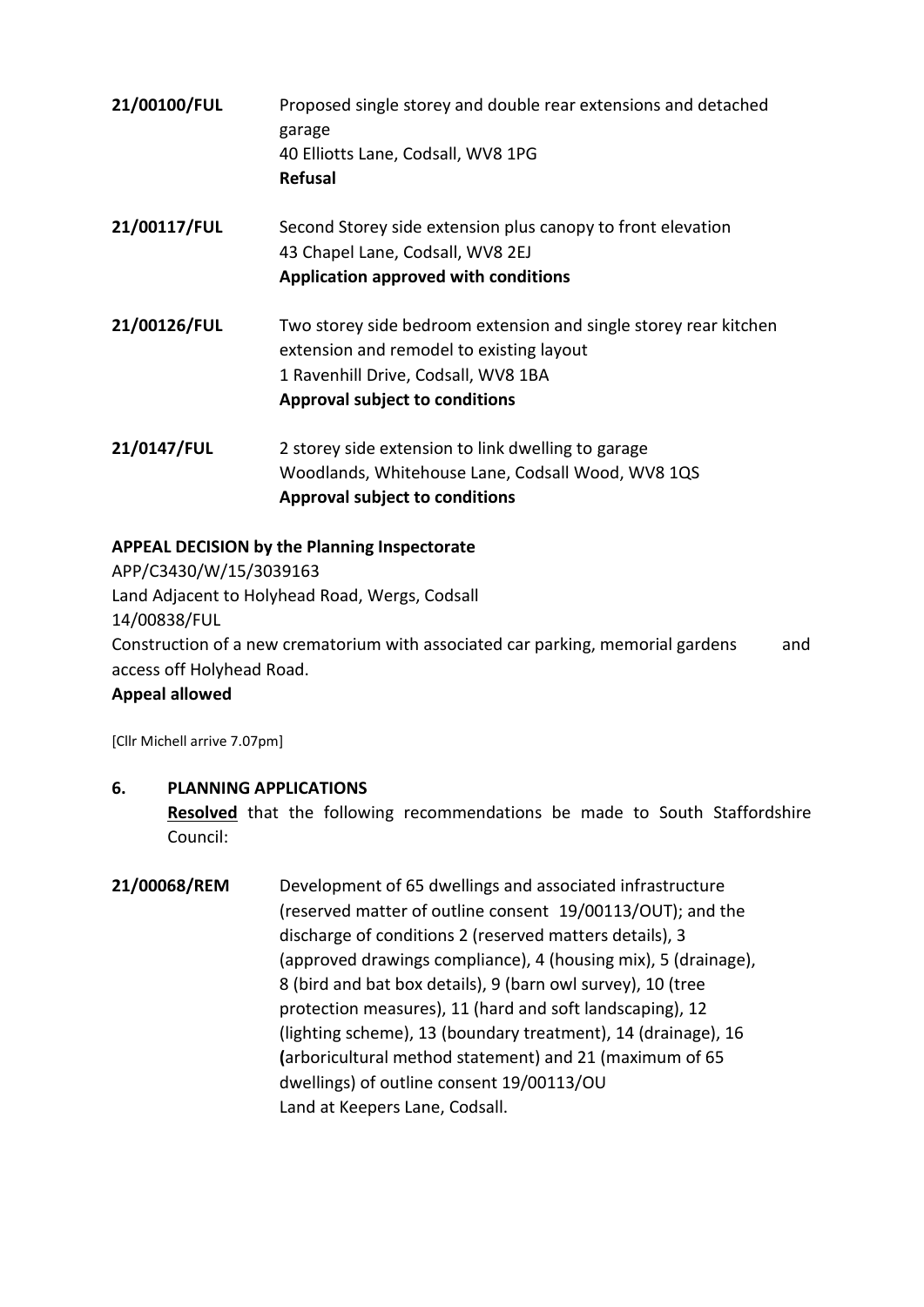**Cllr Chapman raised concerns with the loss of Green Belt, netting of hedgerows, wildlife boxes, traffic hazards and the need for a traffic island, is the infrastructure going to be considered.**

**Cllr Barrow also raised the issue of traffic being a hazard.**

**Cllr Jenkinson agreed increased traffic being a hazard around keepers Lane and Suckiling Green Lane, it is a busy road. On the proposed development site there are pools and woodland in the area.**

**Cllr. Chapman asked Cllr Barrow if flooding will affect Oaken Park. Cllr Barrow said that a dam had been built at the bottom of the field and it has solved the issue. Cllr Barrow went on to ask in there will be any S106 money.**

**Councillors would like to raise/express their concerns for this application on the following points:**

- **Loss of Green Belt**
- **Concerns of impact on the infrastructure to the village of Codsall**
- **The ecological impact with regard to the rich meadow site**
- **To raise concerns with Miller Homes in regard to the netting of existing hedgerows preventing wildlife entering**
- **We regard a traffic hazard on Suckling Green Land and Keepers Lane which is very narrow and near to the flat island at Bilbrook Station, both very narrow and weight restrictions. Councillors believe a large traffic island is required.**
- **Wildlife area concerns for badgers and other wildlife. Whilst Codsall Parish Council understands the following are being put in: 5 Bat boxes; 3 Sparrow; 4 Swift and 3 Woodcote boxes, we ask the question on whether this be enough to encourage and protect the wildlife?**
- **The land for the proposed site for new homes currently soaks up water preventing neighbouring properties from flooding, eg. Oaken Park. Will neighbouring properties still be protected from flooding?**
- **The Parish Council request S106 money for this development to go towards improvement to the village of Codsall. How much would be offered under S106?**
- **21/00212/TTREE** TPO 6/1960, W4. Wellingtonias at side of property crown thin by up to 25 percent and crown lift to 5 metres above ground level 4 Fairfield Drive, Codsall, WV8 2AG **Councillors would like to defer the recommendation on this application to South Staffordshire Council's Arboricultural Officer**